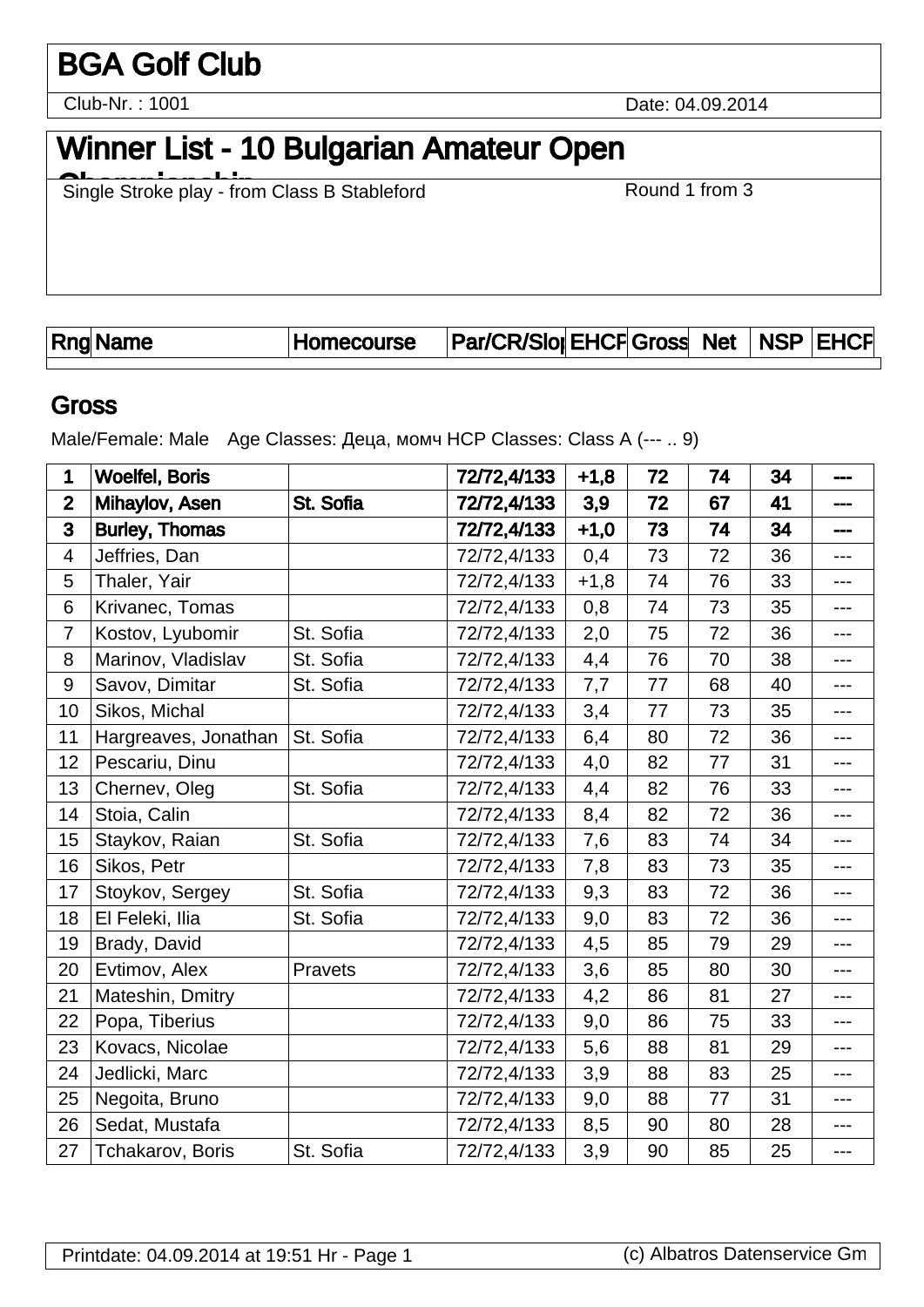Rng Name Homecourse Par/CR/SlopeHCFGross Net NSP EHCF

## **Gross**

Male/Female Male Age Classes:  $\overline{a}$ , HCP Classes: Class A (--- .. 9)

| 28 | Abrashev, Marian  | St. Sofia | 72/72,4/133 | 7,2 | 90  | 81 | 27 |       |
|----|-------------------|-----------|-------------|-----|-----|----|----|-------|
| 29 | Minchev, Lyubomir | St. Sofia | 72/72,4/133 | 7,8 | 91  | 81 | 28 |       |
| 30 | Marcu, Razvan     |           | 72/72,4/133 | 6,4 | 92  | 84 | 28 |       |
| 31 | Chasapis, George  |           | 72/72,4/133 | 7,9 | 96  | 86 | 22 |       |
| 32 | Stroe, Claudio    |           | 72/72,4/133 | 8,1 | 96  | 86 | 23 |       |
| 33 | Jigman, Bogdan    |           | 72/72,4/133 | 8,7 | 97  | 86 | 30 | $---$ |
| 34 | Popov, Maxim      |           | 72/72,4/133 | 9,4 | 103 | 92 | 18 |       |
| 35 | Botev, Yuly       | St. Sofia | 72/72,4/133 | 9,0 | 105 | 94 | 19 | ---   |

## Net

| 1              | Mihaylov, Asen       | St. Sofia | 72/72,4/133 | 3,9    | 72 | 67 | 41 | ---   |
|----------------|----------------------|-----------|-------------|--------|----|----|----|-------|
| $\overline{2}$ | Savov, Dimitar       | St. Sofia | 72/72,4/133 | 7,7    | 77 | 68 | 40 | ---   |
| 3              | Marinov, Vladislav   | St. Sofia | 72/72,4/133 | 4,4    | 76 | 70 | 38 | ---   |
| $\overline{4}$ | Hargreaves, Jonathan | St. Sofia | 72/72,4/133 | 6,4    | 80 | 72 | 36 | ---   |
| 5              | Stoykov, Sergey      | St. Sofia | 72/72,4/133 | 9,3    | 83 | 72 | 36 | ---   |
| $\,6$          | El Feleki, Ilia      | St. Sofia | 72/72,4/133 | 9,0    | 83 | 72 | 36 | ---   |
| $\overline{7}$ | Kostov, Lyubomir     | St. Sofia | 72/72,4/133 | 2,0    | 75 | 72 | 36 | ---   |
| 8              | Jeffries, Dan        |           | 72/72,4/133 | 0,4    | 73 | 72 | 36 | ---   |
| 9              | Stoia, Calin         |           | 72/72,4/133 | 8,4    | 82 | 72 | 36 | $---$ |
| 10             | Sikos, Petr          |           | 72/72,4/133 | 7,8    | 83 | 73 | 35 | ---   |
| 11             | Sikos, Michal        |           | 72/72,4/133 | 3,4    | 77 | 73 | 35 | ---   |
| 12             | Krivanec, Tomas      |           | 72/72,4/133 | 0,8    | 74 | 73 | 35 | ---   |
| 13             | Staykov, Raian       | St. Sofia | 72/72,4/133 | 7,6    | 83 | 74 | 34 | ---   |
| 14             | Woelfel, Boris       |           | 72/72,4/133 | $+1,8$ | 72 | 74 | 34 | ---   |
| 15             | Burley, Thomas       |           | 72/72,4/133 | $+1,0$ | 73 | 74 | 34 | ---   |
| 16             | Popa, Tiberius       |           | 72/72,4/133 | 9,0    | 86 | 75 | 33 | $---$ |
| 17             | Thaler, Yair         |           | 72/72,4/133 | $+1,8$ | 74 | 76 | 33 | ---   |
| 18             | Chernev, Oleg        | St. Sofia | 72/72,4/133 | 4,4    | 82 | 76 | 33 | $---$ |
| 19             | Pescariu, Dinu       |           | 72/72,4/133 | 4,0    | 82 | 77 | 31 | ---   |
| 20             | Negoita, Bruno       |           | 72/72,4/133 | 9,0    | 88 | 77 | 31 | ---   |
| 21             | Brady, David         |           | 72/72,4/133 | 4,5    | 85 | 79 | 29 | ---   |
| 22             | Sedat, Mustafa       |           | 72/72,4/133 | 8,5    | 90 | 80 | 28 | ---   |
| 23             | Evtimov, Alex        | Pravets   | 72/72,4/133 | 3,6    | 85 | 80 | 30 | ---   |
| 24             | Mateshin, Dmitry     |           | 72/72,4/133 | 4,2    | 86 | 81 | 27 | $---$ |
| 25             | Kovacs, Nicolae      |           | 72/72,4/133 | 5,6    | 88 | 81 | 29 | ---   |
| 26             | Abrashev, Marian     | St. Sofia | 72/72,4/133 | 7,2    | 90 | 81 | 27 | $---$ |
| 27             | Minchev, Lyubomir    | St. Sofia | 72/72,4/133 | 7,8    | 91 | 81 | 28 | ---   |
| 28             | Jedlicki, Marc       |           | 72/72,4/133 | 3,9    | 88 | 83 | 25 | $---$ |
| 29             | Marcu, Razvan        |           | 72/72,4/133 | 6,4    | 92 | 84 | 28 | ---   |
| 30             | Tchakarov, Boris     | St. Sofia | 72/72,4/133 | 3,9    | 90 | 85 | 25 | ---   |

Printdate: 04.09.2014 at 19:51 Hr - Page 2 (c) Albatros Datenservice Gm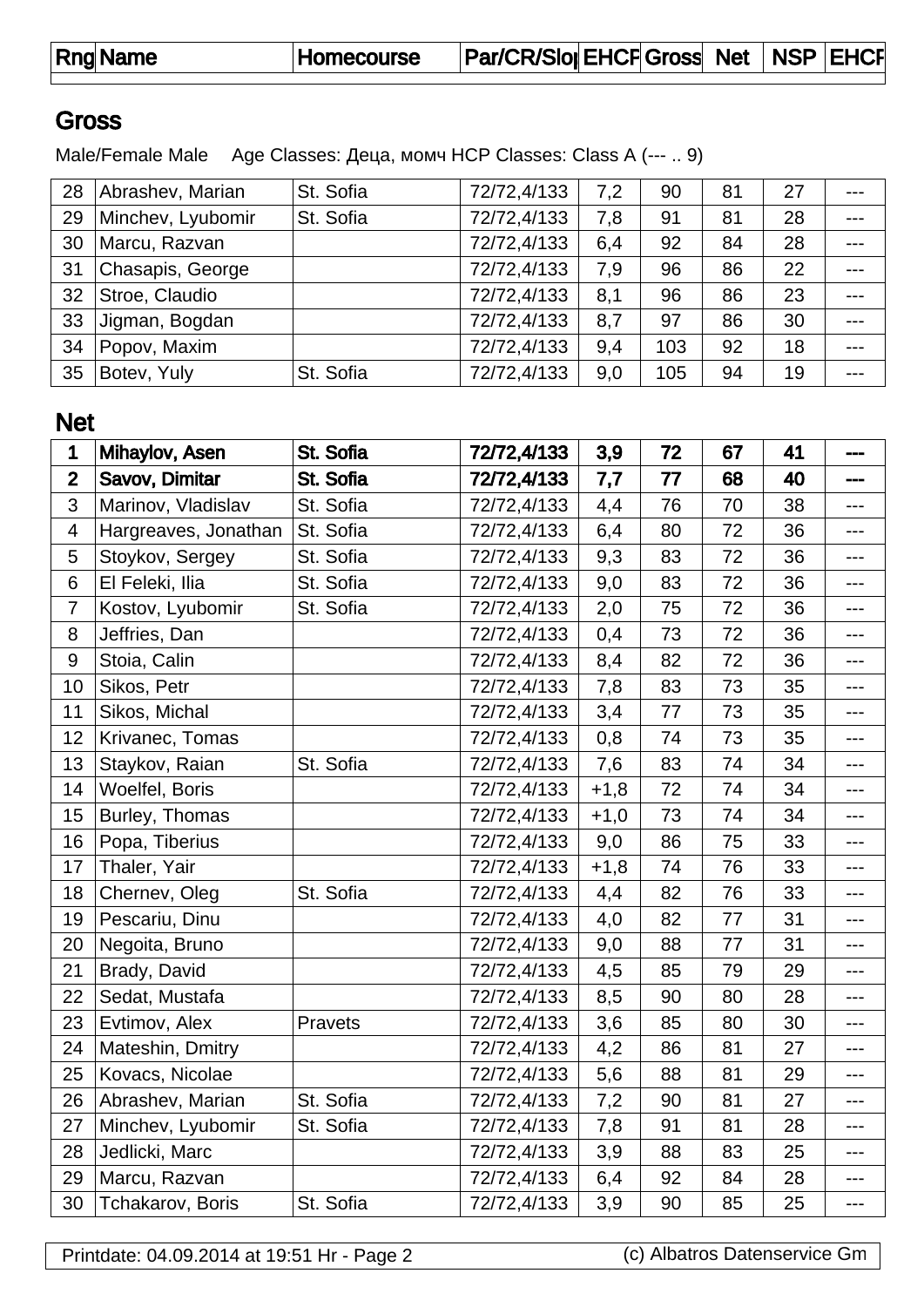|    | <b>Rng Name</b>  | <b>Homecourse</b> | Par/CR/Slor EHCF Gross Net   NSP   EHCF |     |     |    |    |       |
|----|------------------|-------------------|-----------------------------------------|-----|-----|----|----|-------|
| 31 | Jigman, Bogdan   |                   | 72/72,4/133                             | 8,7 | 97  | 86 | 30 | $---$ |
| 32 | Chasapis, George |                   | 72/72,4/133                             | 7,9 | 96  | 86 | 22 | $---$ |
| 33 | Stroe, Claudio   |                   | 72/72,4/133                             | 8,1 | 96  | 86 | 23 | $---$ |
| 34 | Popov, Maxim     |                   | 72/72,4/133                             | 9,4 | 103 | 92 | 18 | ---   |
| 35 | Botev, Yuly      | St. Sofia         | 72/72,4/133                             | 9,0 | 105 | 94 | 19 | ---   |

#### **Gross**

Male/Female Female Age Classes:  $\overline{a}$ , HCP Classes: Class A (--- .. 9)

| Seldemirova, Sofia | St. Sofia | 72/71.9/126 | 2.8 | 76 | 73 | 35 | ---     |
|--------------------|-----------|-------------|-----|----|----|----|---------|
| Morozova, Sofia    |           | 72/71,9/126 | 2.4 | 81 | 78 | 30 | $-- -$  |
| Skokanska, Stefani |           | 72/71,9/126 | 9.0 | 82 | 72 | 36 | $- - -$ |
| Simeonova, Ivana   | St. Sofia | 72/71,9/126 | 7.4 | 88 | 80 | 29 | ---     |

### Net

| Skokanska, Stefani |           | 72/71,9/126 | 9.0 | 82 | 72 | 36 | --- |
|--------------------|-----------|-------------|-----|----|----|----|-----|
| Seldemirova, Sofia | St. Sofia | 72/71.9/126 | 2.8 | 76 | 73 | 35 | --- |
| Morozova, Sofia    |           | 72/71.9/126 | 2.4 | 81 | 78 | 30 | --- |
| Simeonova, Ivana   | St. Sofia | 72/71,9/126 | 7.4 | 88 | 80 | 29 | --- |

## **Gross**

Male/Female Male Age Classes: HCP Classes: Class A (--- .. 9)

| 1              | Wray, Rick          |                | 72/71,4/127 | 0,0 | 77   | 78   | 30 | --- |
|----------------|---------------------|----------------|-------------|-----|------|------|----|-----|
| $\overline{2}$ | Rogut, Alan         | <b>Pravets</b> | 72/71,4/127 | 2,5 | 79   | 77   | 32 | --- |
| 3              | Rigsby, Jimmy       |                | 72/71,4/127 | 2,0 | 80   | 78   | 30 | --- |
| 4              | Dixon, Richard      |                | 72/71,4/127 | 8,1 | 80   | 71   | 37 |     |
| 5              | Kralchev, Stefan    | St. Sofia      | 72/71,4/127 | 6,3 | 81   | 75   | 34 | --- |
| 6              | Reid, Leroy         | <b>Pravets</b> | 72/71,4/127 | 8,9 | 83   | 74   | 35 | --- |
| $\overline{7}$ | Anastasov, Rumen    | Pravets        | 72/71,4/127 | 6,6 | 85   | 78   | 31 | --- |
| 8              | McNeil, Scott       |                | 72/71,4/127 | 7,0 | 85   | 78   | 30 | --- |
| 9              | Schneider, Klaus    |                | 72/71,4/127 | 4,6 | 86   | 81   | 29 | --- |
| 10             | Segarceanu, Florin  |                | 72/71,4/127 | 8,9 | 86   | 77   | 32 | --- |
| 11             | Dieter, Sadar       |                | 72/71,4/127 | 5,0 | 89   | 84   | 25 | --- |
| 12             | Underwood, Seth     | Pravets        | 72/71,4/127 | 8,0 | 91   | 83   | 28 |     |
| 13             | Marcu, Constantin   |                | 72/71,4/127 | 9,0 | 92   | 82   | 27 | --- |
| 14             | Eftimie, Nick       |                | 72/71,4/127 | 9,0 | 93   | 83   | 26 | --- |
| 15             | Mitchell, Philip    |                | 72/71,4/127 | 9,0 | 94   | 84   | 26 | --- |
| 16             | Coatsworth, Michael |                | 72/71,4/127 | 9,4 | 112d | 102d | 17 |     |

## Net

| Dixon, Richard   |           | 72/71,4/127 | 8.1 | 80 |    | 27 | $- - -$ |
|------------------|-----------|-------------|-----|----|----|----|---------|
| Reid, Leroy      | Pravets   | 72/71,4/127 | 8.9 | 83 |    | 35 | $---$   |
| Kralchev, Stefan | St. Sofia | 72/71,4/127 | 6,3 |    | 75 | 34 | $- - -$ |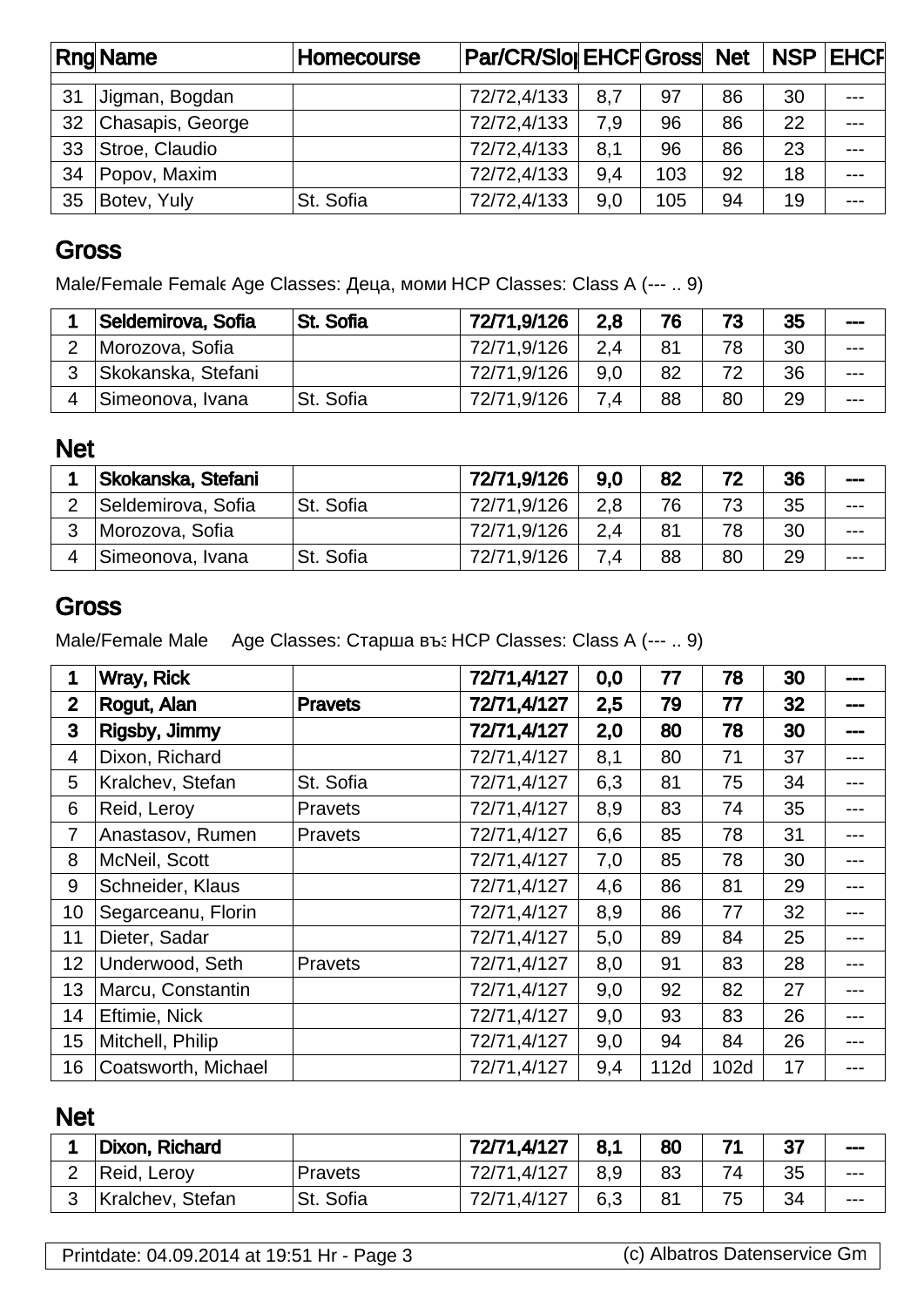|    | <b>Rng Name</b>     | Homecourse     | Par/CR/Slor EHCF Gross Net |     |      |      | <b>NSP</b> | <b>EHCF</b> |
|----|---------------------|----------------|----------------------------|-----|------|------|------------|-------------|
|    |                     |                |                            |     |      |      |            |             |
| 4  | Rogut, Alan         | <b>Pravets</b> | 72/71,4/127                | 2,5 | 79   | 77   | 32         | ---         |
| 5  | Segarceanu, Florin  |                | 72/71,4/127                | 8,9 | 86   | 77   | 32         | $---$       |
| 6  | Wray, Rick          |                | 72/71,4/127                | 0,0 | 77   | 78   | 30         | ---         |
| 7  | Anastasov, Rumen    | <b>Pravets</b> | 72/71,4/127                | 6,6 | 85   | 78   | 31         | $---$       |
| 8  | Rigsby, Jimmy       |                | 72/71,4/127                | 2,0 | 80   | 78   | 30         | ---         |
| 9  | McNeil, Scott       |                | 72/71,4/127                | 7,0 | 85   | 78   | 30         | $---$       |
| 10 | Schneider, Klaus    |                | 72/71,4/127                | 4,6 | 86   | 81   | 29         | ---         |
| 11 | Marcu, Constantin   |                | 72/71,4/127                | 9,0 | 92   | 82   | 27         | ---         |
| 12 | Eftimie, Nick       |                | 72/71,4/127                | 9,0 | 93   | 83   | 26         | ---         |
| 13 | Underwood, Seth     | <b>Pravets</b> | 72/71,4/127                | 8,0 | 91   | 83   | 28         | ---         |
| 14 | Dieter, Sadar       |                | 72/71,4/127                | 5,0 | 89   | 84   | 25         | ---         |
| 15 | Mitchell, Philip    |                | 72/71,4/127                | 9,0 | 94   | 84   | 26         | ---         |
| 16 | Coatsworth, Michael |                | 72/71,4/127                | 9,4 | 112d | 102d | 17         | ---         |

Male/Female Male Age Classes: ( $\overline{R}$ , HCP Classes: Class B (10 .. 19)

| 1              | Boeckman, Ivan                                                          |                | 72/69,6/123 | 17,0 | 29 | 45 | 45 | --- |  |  |  |
|----------------|-------------------------------------------------------------------------|----------------|-------------|------|----|----|----|-----|--|--|--|
| $\mathbf{2}$   | Andreev, Ivan                                                           | <b>Pravets</b> | 72/69,6/123 | 17,4 | 26 | 43 | 43 | --- |  |  |  |
| 3              | Beecher, Robbie                                                         | St. Sofia      | 72/69,6/123 | 13,5 | 28 | 39 | 39 | --- |  |  |  |
| $\overline{4}$ | Dimitrov, Nikolay                                                       |                | 72/69,6/123 | 18,0 | 21 | 36 | 36 | --- |  |  |  |
| 5              | Stoyanov, Rumen                                                         | St. Sofia      | 72/69,6/123 | 14,1 | 22 | 35 | 35 | --- |  |  |  |
| 6              | Yetkili, Soner                                                          |                | 72/69,6/123 | 10,4 | 25 | 34 | 34 | --- |  |  |  |
| $\overline{7}$ | Beshliev, Vatko                                                         |                | 72/69,6/123 | 14,5 | 22 | 34 | 34 | --- |  |  |  |
| 8              | Nankov, Nikolay                                                         |                | 72/69,6/123 | 16,0 | 22 | 34 | 34 | --- |  |  |  |
| 9              | Meeusen, Luc                                                            |                | 72/69,6/123 | 18,0 | 19 | 33 | 33 | --- |  |  |  |
| 10             | Ercin, Berthan                                                          |                | 72/69,6/123 | 19,0 | 15 | 32 | 32 | --- |  |  |  |
| 11             | Jamieson, Paul                                                          |                | 72/69,6/123 | 10,6 | 23 | 32 | 32 | --- |  |  |  |
| 12             | Stan, Gabriel                                                           |                | 72/69,6/123 | 15,4 | 19 | 31 | 31 | --- |  |  |  |
| 13             | Frazer, Malcolm                                                         |                | 72/69,6/123 | 15,0 | 18 | 30 | 30 | --- |  |  |  |
| 14             | Penev, Nikolay                                                          | St. Sofia      | 72/69,6/123 | 16,6 | 15 | 30 | 30 | --- |  |  |  |
| 15             | Scorpio, Mike                                                           |                | 72/69,6/123 | 15,0 | 18 | 30 | 30 | --- |  |  |  |
| 16             | Garably, Hasan                                                          |                | 72/69,6/123 | 12,0 | 20 | 29 | 29 | --- |  |  |  |
| 17             | Mladenov, Roberto                                                       | St. Sofia      | 72/69,6/123 | 18,4 | 13 | 27 | 27 | --- |  |  |  |
| 18             | Bilyi, Volodimir                                                        |                | 72/69,6/123 | 17,0 | 14 | 26 | 26 | --- |  |  |  |
| 19             | Atanasov, Krasen                                                        |                | 72/69,6/123 | 12,6 | 17 | 26 | 26 | --- |  |  |  |
| 20             | Schoukens, Denis                                                        |                | 72/69,6/123 | 16,0 | 15 | 25 | 25 | --- |  |  |  |
| 21             | Mutafchiev, Petko                                                       |                | 72/69,6/123 | 17,0 | 13 | 23 | 23 | --- |  |  |  |
| 22             | Dimitrov, Denis                                                         | St. Sofia      | 72/69,6/123 | 12,3 | 15 | 23 | 23 | --- |  |  |  |
| 23             | Roeland, Vanderheyde                                                    |                | 72/69,6/123 | 15,6 | 11 | 21 | 21 | --- |  |  |  |
| 24             | Ozari, Mehmet                                                           |                | 72/69,6/123 | 13,7 | 11 | 21 | 21 | --- |  |  |  |
| 25             | Peeters, Michel                                                         |                | 72/69,6/123 | 16,9 | 8  | 15 | 15 | --- |  |  |  |
|                | HCP Classes: Class C (20  ---)<br>Male/Female Male<br>Age Classes:<br>, |                |             |      |    |    |    |     |  |  |  |

| <b>Zhelev, Dimitar</b> | <b>St. Sofia</b> | 72/69,6/123 | $\perp$ 27,4 | 14 |    |    | $\mathbf{m}$ |
|------------------------|------------------|-------------|--------------|----|----|----|--------------|
| Zurab, Lobjanide       |                  | 72/69,6/123 | 28,0         | 14 | 38 | 38 | ---          |